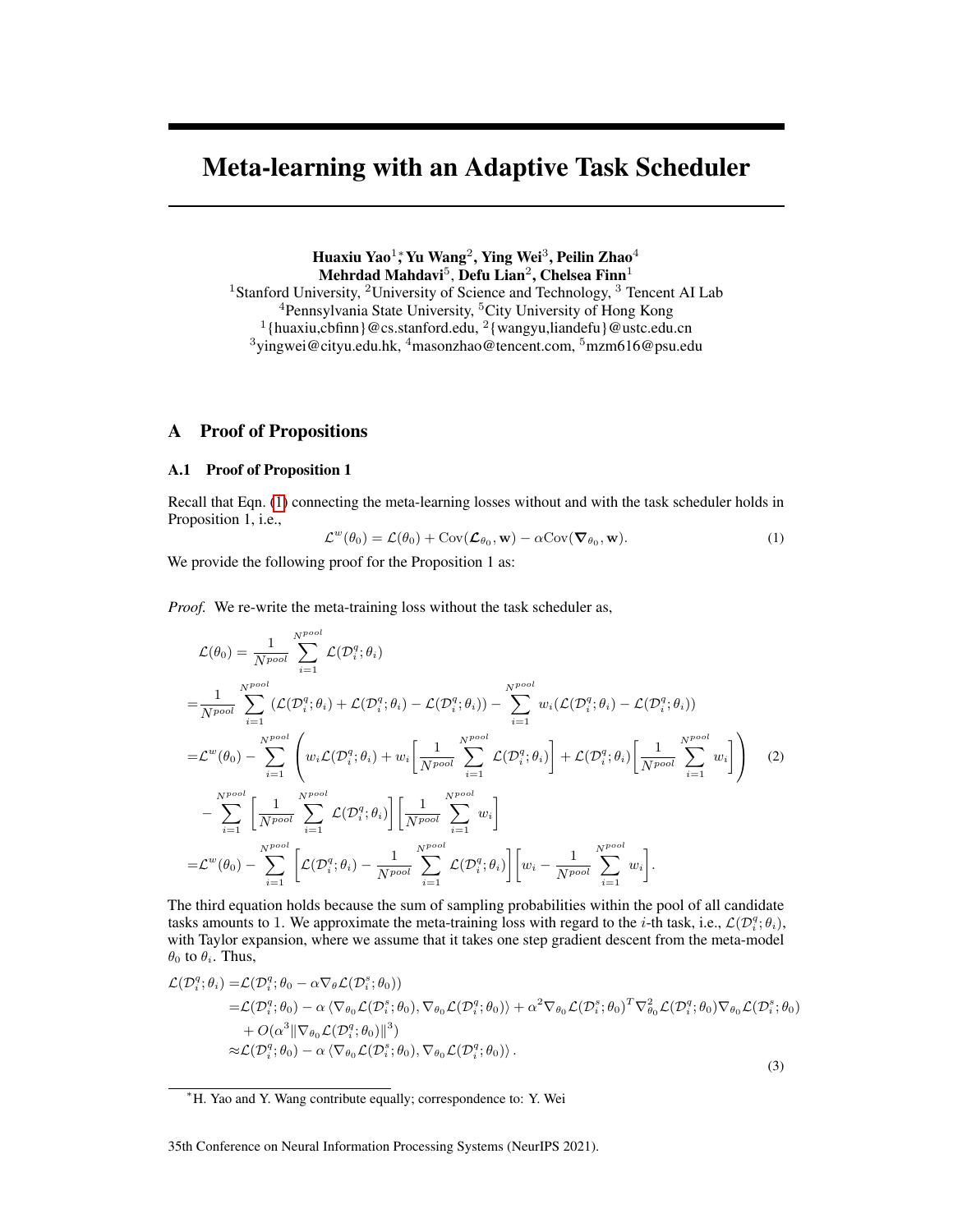Substituting Eqn. [\(3\)](#page-0-1) into Eqn. [\(2\)](#page-0-2), we finish our proof:

$$
\mathcal{L}(\theta_0) = \mathcal{L}^w(\theta_0) - \sum_{i=1}^{N^{pool}} \left[ \mathcal{L}(\mathcal{D}_i^q; \theta_0) - \frac{1}{N^{pool}} \sum_{i=1}^{N^{pool}} \mathcal{L}(\mathcal{D}_i^q; \theta_0) \right] \left[ w_i - \frac{1}{N^{pool}} \sum_{i=1}^{N^{pool}} w_i \right] \n+ \alpha \sum_{i=1}^{N^{pool}} \left[ \langle \nabla_{\theta_0} \mathcal{L}(\mathcal{D}_i^s; \theta_0), \nabla_{\theta_0} \mathcal{L}(\mathcal{D}_i^q; \theta_0) \rangle - \frac{1}{N^{pool}} \sum_{i=1}^{N^{pool}} \langle \nabla_{\theta_0} \mathcal{L}(\mathcal{D}_i^s; \theta_0), \nabla_{\theta_0} \mathcal{L}(\mathcal{D}_i^q; \theta_0) \rangle \right] \left[ w_i - \frac{1}{N^{pool}} \sum_{i=1}^{N^{pool}} w_i \right] \n= \mathcal{L}^w(\theta_0) - \text{Cov}(\mathcal{L}_{\theta_0}, \mathbf{w}) + \alpha \text{Cov}(\mathbf{\nabla}_{\theta_0}, \mathbf{w}).
$$
\n(4)

### A.2 Proof of Proposition 2

Recall the Proposition 2 as: with the sampling probability defined as

<span id="page-1-4"></span><span id="page-1-1"></span><span id="page-1-0"></span>
$$
w_i^* = \frac{e^{-\left[\mathcal{L}(\mathcal{D}_i^q; \theta_0^*) - \alpha \left\langle \nabla_{\theta_0} \mathcal{L}(\mathcal{D}_i^s; \theta_0^*) , \nabla_{\theta_0} \mathcal{L}(\mathcal{D}_i^q; \theta_0^*) \right\rangle\right]}}{\sum_{i=1}^{N^{pool}} e^{-\left[\mathcal{L}(\mathcal{D}_i^q; \theta_0^*) - \alpha \left\langle \nabla_{\theta_0} \mathcal{L}(\mathcal{D}_i^s; \theta_0^*) , \nabla_{\theta_0} \mathcal{L}(\mathcal{D}_i^q; \theta_0^*) \right\rangle\right]}},
$$
\n(5)

the followings hold:

$$
\forall \theta_0 : \text{Cov}(\mathcal{L}_{\theta_0} - \alpha \nabla_{\theta_0}, e^{-(\mathcal{L}_{\theta_0^*} - \alpha \nabla_{\theta_0^*})}) \ge 0, \qquad \mathcal{L}^w(\theta_0) - \mathcal{L}^w(\theta_0^*) \ge \mathcal{L}(\theta_0) - \mathcal{L}(\theta_0^*),
$$
  

$$
\forall \theta_0 : \text{Cov}(\mathcal{L}_{\theta_0} - \alpha \nabla_{\theta_0}, e^{-(\mathcal{L}_{\theta_0^*} - \alpha \nabla_{\theta_0^*})}) \le -\text{Var}(\mathcal{L}_{\theta_0^*} - \alpha \nabla_{\theta_0^*}), \quad \mathcal{L}^w(\theta_0) - \mathcal{L}^w(\theta_0^*) \le \mathcal{L}(\theta_0) - \mathcal{L}(\theta_0^*).
$$
  
(6)

*Proof.* From Eqn. [\(1\)](#page-0-0), we conclude that,

$$
\mathcal{L}^{w}(\theta_{0}) - \mathcal{L}^{w}(\theta_{0}^{*}) = \mathcal{L}(\theta_{0}) + \text{Cov}(\mathcal{L}_{\theta_{0}}, \mathbf{w}) - \alpha \text{Cov}(\nabla_{\theta_{0}}, \mathbf{w}) \n- \mathcal{L}(\theta_{0}^{*}) - \text{Cov}(\mathcal{L}_{\theta_{0}^{*}}, \mathbf{w}) + \alpha \text{Cov}(\nabla_{\theta_{0}^{*}}, \mathbf{w}) \n= \mathcal{L}(\theta_{0}) - \mathcal{L}(\theta_{0}^{*}) + \text{Cov}(\mathcal{L}_{\theta_{0}} - \alpha \nabla_{\theta_{0}}, \mathbf{w}) - \text{Cov}(\mathcal{L}_{\theta_{0}^{*}} - \alpha \nabla_{\theta_{0}^{*}}, \mathbf{w}).
$$
\n(7)

By substituting the sampling probability defined in  $(5)$  into  $(7)$  and defining  $W =$  $\sum_{i=1}^{N^{pool}} e^{-\left[\mathcal{L}(\mathcal{D}_i^q; \theta_0^*) - \alpha \left\langle \nabla_{\theta_0} \mathcal{L}(\mathcal{D}_i^s; \theta_0^*) , \nabla_{\theta_0} \mathcal{L}(\mathcal{D}_i^q; \theta_0^*) \right\rangle \right]}$ , we have,

<span id="page-1-3"></span><span id="page-1-2"></span>
$$
\mathcal{L}^{w}(\theta_{0}) - \mathcal{L}^{w}(\theta_{0}^{*}) = \mathcal{L}(\theta_{0}) - \mathcal{L}(\theta_{0}^{*}) + \frac{1}{W} \text{Cov}(\mathcal{L}_{\theta_{0}} - \alpha \nabla_{\theta_{0}}, e^{-(\mathcal{L}_{\theta_{0}^{*}} - \alpha \nabla_{\theta_{0}^{*}})}) - \frac{1}{W} \text{Cov}(\mathcal{L}_{\theta_{0}^{*}} - \alpha \nabla_{\theta_{0}^{*}}, e^{-(\mathcal{L}_{\theta_{0}^{*}} - \alpha \nabla_{\theta_{0}^{*}})}).
$$
\n(8)

Meanwhile, the lower and upper bound of  $Cov(\mathcal{L}_{\theta_0^*} - \alpha \nabla_{\theta_0^*}, e^{-(\mathcal{L}_{\theta_0^*} - \alpha \nabla_{\theta_0^*})})$  are  $Cov(\mathcal{L}_{\theta_0^*} - \alpha \nabla_{\theta_0^*})$  $\alpha \nabla_{\theta_0^*}, -(\mathcal{L}_{\theta_0^*} - \alpha \nabla_{\theta_0^*}))$  and 0, respectively, i.e.,

$$
-\text{Var}(\mathcal{L}_{\theta_0^*} - \alpha \nabla_{\theta_0^*}) = \text{Cov}(\mathcal{L}_{\theta_0^*} - \alpha \nabla_{\theta_0^*}, -(\mathcal{L}_{\theta_0^*} - \alpha \nabla_{\theta_0^*})) \leq \text{Cov}(\mathcal{L}_{\theta_0^*} - \alpha \nabla_{\theta_0^*}, e^{-(\mathcal{L}_{\theta_0^*} - \alpha \nabla_{\theta_0^*})}) \leq 0.
$$
\nFrom (8) and (9), we can easily arrive our conclusions in (6).

From  $(8)$  and  $(9)$ , we can easily arrive our conclusions in  $(6)$ .

### B Model Architectures

#### B.1 Descriptions of the Meta-model

In miniImagenet, we use the classical convolutional neural network with four convolutional layers. In drug activity prediction, the base model is set as two fully connected layers with an additional linear layer for prediction, where each fully connected layer consists of 500 hidden units and LeakyReLU is used as the activation function.

#### B.2 Descriptions of the Neural Scheduler

Figure [1](#page-2-0) presents the architecture of the neural scheduler. We apply one fully connected layer with hidden dimension 5 to embed the percentage of training iteration. Bidirectional LSTM with hidden units set to 10 is used for embedding both the loss and the gradient similarity, due to its remarkable expressive power. Afterwards, we concatenate all the embedded features in the fusion layer.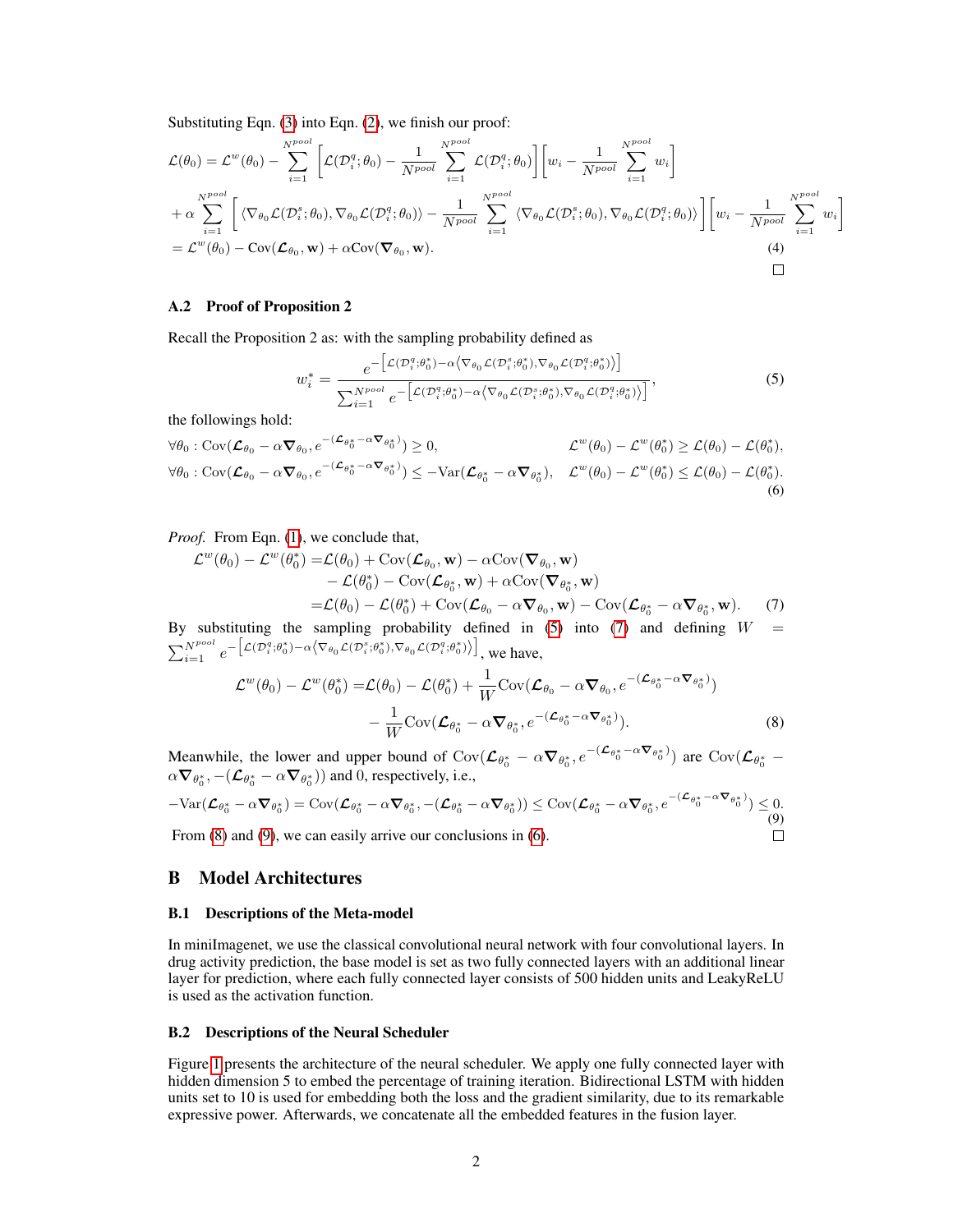<span id="page-2-0"></span>

Figure 1: Illustration of the architecture of the neural scheduler  $\phi$ .

# C Experimental Setups for Meta-learning with Noise

In miniImagenet, we create the noise tasks by applying the symmetry flipping [\[1\]](#page-3-0) on the labels of the support set. Figure [2](#page-2-1) illustrates the noise transition matrix, where the diagonal elements (i.e., the elements with dark color) denote the probability of keeping the original labels and the off-diagonal elements (i.e., the elements with light color) represent the probabilities of flipping to that class. Note that the noise ratio considered in Figure [2](#page-2-1) is 0.8. The procedures of creating noisy tasks for drug activity prediction have been provided in the main paper.

<span id="page-2-1"></span>

#### C.1 Hyperparameters

miniImagenet: In our experiments, we empirically find that it is non-trivial to jointly train the meta-model and the neural scheduler in this noisy task setting. Thus, we first train the

neural scheduler  $\phi$  for 2,000 iterations without updating the meta-model  $\theta_0$ . The learning rate of training the neural scheduler  $\phi$  is set as 0.001.

After training the neural scheduler for 2,000 iterations, we iteratively optimize the neural scheduler  $\phi$ and the meta-model  $\theta_0$ . The maximum number of meta-training iterations is set as 30,000. For noisy tasks, we also introduce the warm-start strategy as mentioned in [\[2\]](#page-3-1) – a pre-trained meta-model from clean data is used in the beginning. For other hyperparameters, we set the meta batch size, the query set size as 2 and 15, respectively. During meta-training, the number of inner-loop updates is set as 5. The inner-loop and outer-loop learning rates are set as 0.01 and 0.001, respectively. For ATS, the pool size of our tasks is set as 10 when the noise ratio is in  $\{0.2, 0.4, 0.6\}$ , and is set as 15 if noise ratio amounts to 0.8. The temperature of the softmax function for outputting sampling probabilities in the neural scheduler is set to be 0.1. The gradient similarity input for the neural scheduler includes cosine similarity between the gradient of meta-training loss and meta-testing loss, the gradient norm.

**Drug activity prediction:** For the drug activity prediction, the meta batch size is set as 8 and the size of the candidate task pool is set as 20. We alternatively train  $\phi$  and  $\theta$  from scratch. The maximum number of meta-training iterations is set as 84,000. The inner-loop and out-loop learning rates are set as 0.01 and 0.001, respectively. Cosine similarity is used to calculate gradient similarity.

# D Results for Meta-learning with Limited Budgets

### D.1 Experimental Settings

For miniImagenet, we conduct the experiments by controlling the number of meta-training classes. The selected 16 classes under this setting are: {n02823428, n13133613, n04067472, n03476684, n02795169, n04435653, n03998194, n02457408, n03220513, n03207743, n04596742, n03527444, n01532829, n02687172, n03017168, n04251144}.

Figure 2: Illustration of flipping probabilities for symmetry flipping.